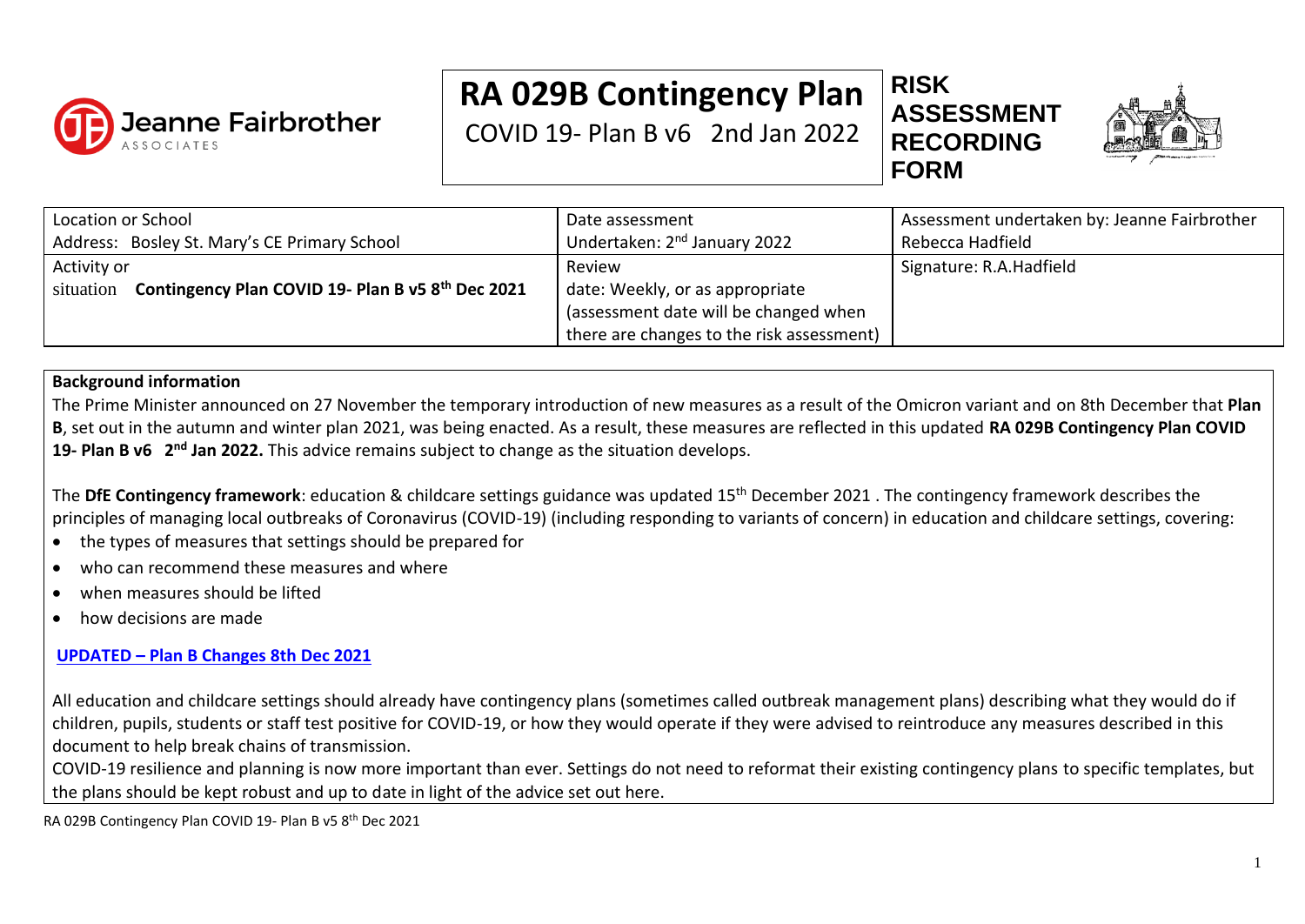A good plan should cover:

- roles and responsibilities
- when and how to seek public health advice
- details on the types of control measures you might be asked to put in place

For each control measure you should include:

- actions you would take to put it in place quickly
- how you would ensure every child, pupil or student receives the quantity and quality of education and support to which they are normally entitled
- how you would communicate changes to children, pupils, students, parents, carers and staff

This risk assessment applies to:

- primary schools
- secondary schools (including sixth forms)
- special schools, special post-16 providers and alternative provision
- 16 to 19 academies
- infant, junior, middle, upper schools

#### **Important**

The DfE use the terms **'must'** and **'should'** throughout their guidance. The term **'must'** for when the person in question is legally required to do something and **'should'** when the advice set out should be followed unless there is a good reason not to.

#### **Legislation and guidance**

Health and Safety at Work Act etc. 1974 Management of H&S at Work Regulations 1999 Workplace (Health, Safety and Welfare) Regulations 1992 DfE Actions for schools plus associated COVID 19 Guidance Public Health England Guidance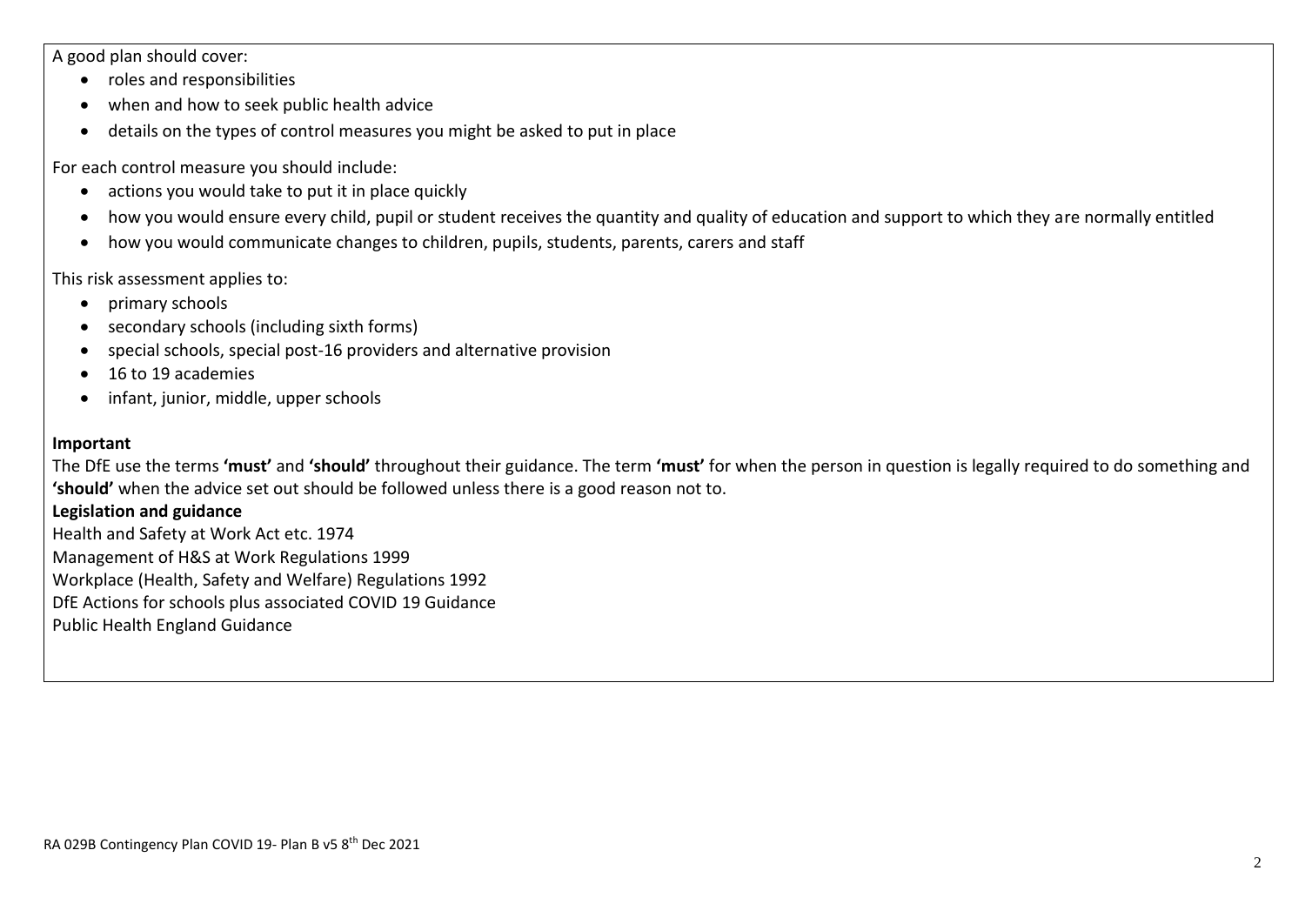| 1) Hazard / Activity                                                                                               | 2) Who can be harmed and<br>how?                                                      | 3) What controls exist to reduce the risk?<br>Have you followed the hierarchy of controls (eliminate,<br>substitute etc)?                                                                                                                                                                                                                                                                                                                                                                                                                                                                                                                                                                                                                                                                                                                                                                                                                                                                                                                                                                                                                                                                                                                                                                                                                                                                                                                                                 | <b>Risk Score</b><br>Consequence<br>X Likelihood | 4) Any further action.<br>This should be included in<br>the action plan (5), below |
|--------------------------------------------------------------------------------------------------------------------|---------------------------------------------------------------------------------------|---------------------------------------------------------------------------------------------------------------------------------------------------------------------------------------------------------------------------------------------------------------------------------------------------------------------------------------------------------------------------------------------------------------------------------------------------------------------------------------------------------------------------------------------------------------------------------------------------------------------------------------------------------------------------------------------------------------------------------------------------------------------------------------------------------------------------------------------------------------------------------------------------------------------------------------------------------------------------------------------------------------------------------------------------------------------------------------------------------------------------------------------------------------------------------------------------------------------------------------------------------------------------------------------------------------------------------------------------------------------------------------------------------------------------------------------------------------------------|--------------------------------------------------|------------------------------------------------------------------------------------|
| <b>Collaboration with local</b><br>authorities during localised<br>outbreak of COVID 19 cases                      | Staff, pupils, visitors,<br>contractors increased risk<br>of transmission of COVID 19 | Local authorities, directors of public health (DsPH)<br>and PHE health protection teams (HPT's) are responsible for<br>managing localised outbreaks.<br>School liaises and responds to guidance from DsPH& local<br>$\bullet$<br>HPT's                                                                                                                                                                                                                                                                                                                                                                                                                                                                                                                                                                                                                                                                                                                                                                                                                                                                                                                                                                                                                                                                                                                                                                                                                                    | $3X2=6$                                          | No additional actions<br>identified                                                |
| Failure to assess the risks of<br><b>COVID 19 transmission in</b><br>school and have control<br>measures in place. | Staff, pupils, visitors,<br>contractors increased risk<br>of transmission of COVID 19 | School has assessed the reasonably foreseeable risks of<br>$\bullet$<br>transmission of COVID 19. See RA 029A School opening<br>Omicron variant Dec 2021. This is shared with all staff and<br>stakeholders.<br>The risk assessment is regularly reviewed as circumstances<br>$\bullet$<br>in school and the public health advice changes.<br>School monitors whether the controls in place are effective<br>and working as intended.<br>School seeks support from HS advisors as required.<br><b>Baseline measures</b><br>As per DfE School's operational guidance school/college has in<br>place measures to manage transmission of COVID-19. These<br>include:<br>Staff should continue to test twice weekly at home, with<br>$\bullet$<br>lateral flow device (LFD) test kits, 3 to 4 days apart.<br>Testing remains voluntary but is strongly encouraged.<br>Those who test positive should isolate, take a<br>confirmatory polymerase chain reaction (PCR) test, and<br>continue to isolate if the result is positive. Schools and<br>colleges will need to be prepared to implement high-<br>quality blended learning arrangements so that any child<br>who is well enough to learn from home can do so.<br>Under-18s, irrespective of their vaccination status, and<br>$\bullet$<br>double vaccinated adults will not need to self-isolate if<br>they are a close contact of a positive case (unless the<br>positive case is a suspected or confirmed case of the | $3X2=6$                                          | No additional actions<br>identified                                                |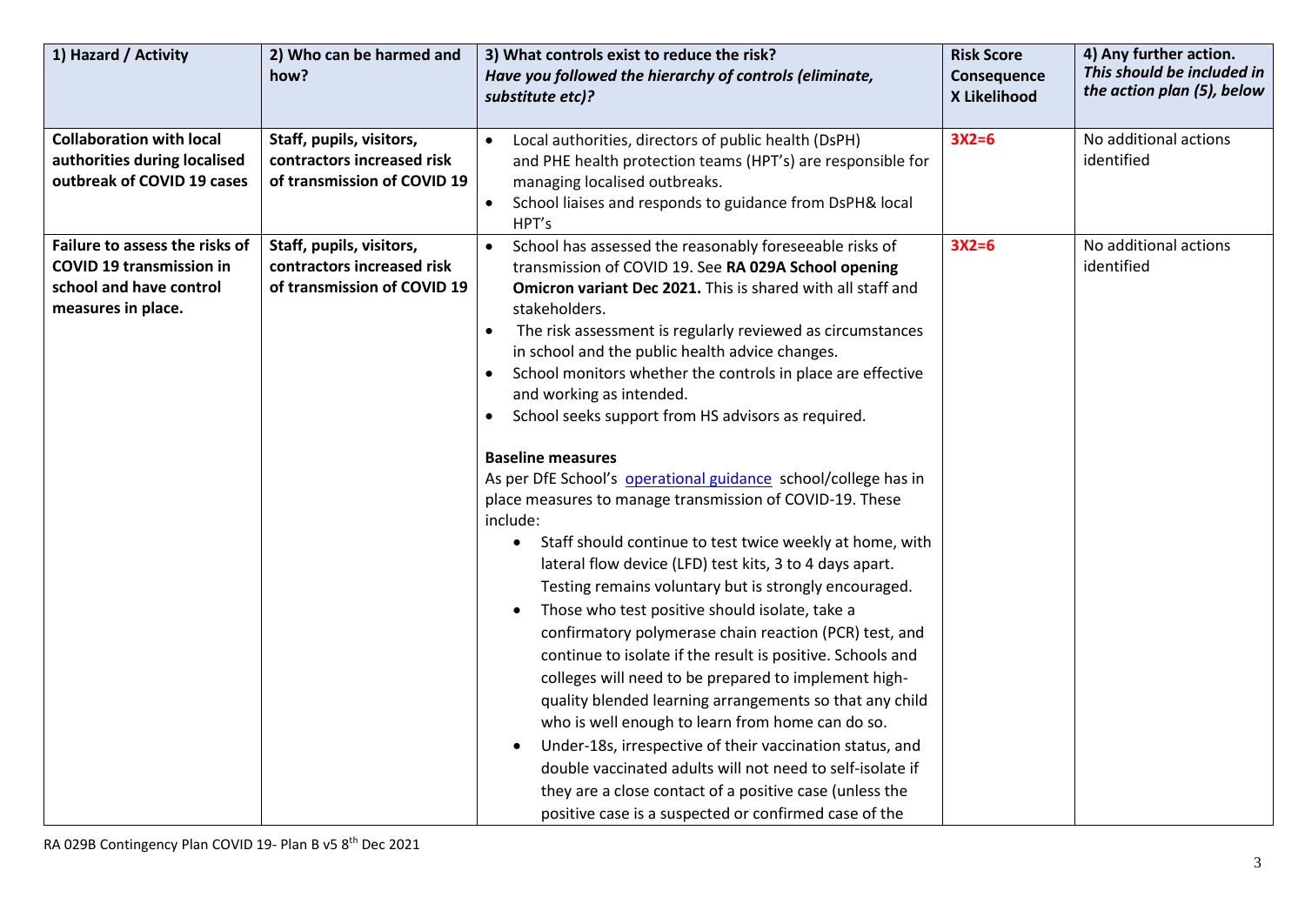| 1) Hazard / Activity                                                                                           | 2) Who can be harmed and<br>how?                                                      | 3) What controls exist to reduce the risk?<br>Have you followed the hierarchy of controls (eliminate,                                                                                                                                                                                                                                                                                                                                                                                                                                                                                                                                                           | <b>Risk Score</b><br>Consequence | 4) Any further action.<br>This should be included in<br>the action plan (5), below |
|----------------------------------------------------------------------------------------------------------------|---------------------------------------------------------------------------------------|-----------------------------------------------------------------------------------------------------------------------------------------------------------------------------------------------------------------------------------------------------------------------------------------------------------------------------------------------------------------------------------------------------------------------------------------------------------------------------------------------------------------------------------------------------------------------------------------------------------------------------------------------------------------|----------------------------------|------------------------------------------------------------------------------------|
|                                                                                                                |                                                                                       | substitute etc)?                                                                                                                                                                                                                                                                                                                                                                                                                                                                                                                                                                                                                                                | X Likelihood                     |                                                                                    |
|                                                                                                                |                                                                                       | Omicron variant of COVID-19). They will be strongly<br>advised to take a PCR test and, if positive, will need to<br>isolate. Further guidance for close contacts of someone<br>who has tested positive and lives in the same<br>household, and for those who do not live together is<br>available.<br>School will continue to ensure good hygiene for<br>everyone, maintain appropriate cleaning regimes, keep<br>occupied spaces well ventilated,<br>School continues strong messaging about signs and<br>symptoms, isolation advice and testing, to support<br>prompt isolation of suspected cases and vaccination<br>uptake for eligible students and staff. |                                  |                                                                                    |
| <b>Failing to have adequate</b><br>outbreak management<br>plans to allow for stepping<br>measures up and down. | Staff, pupils, visitors,<br>contractors increased risk<br>of transmission of COVID 19 | School has assessed the reasonably foreseeable risks of<br>transmission of COVID 19. See RA 029A School opening<br>Omicron variant Dec 2021. This is shared with all staff and<br>stakeholders.<br>School has this contingency plan risk assessment with<br>$\bullet$<br>measures it will use if staff or pupils test positive for COVID<br>19 or, to step measures up or down, if required by local<br>DsPH in the event of a local outbreak                                                                                                                                                                                                                   | $3X2=6$                          | No additional actions<br>identified                                                |
| Communication                                                                                                  | Staff, pupils, visitors,<br>contractors increased risk<br>of transmission of COVID 19 | School will use School Spider (our communication system) to<br>$\bullet$<br>directly contact parents. Parents are well used to this<br>system and there is a check in place through the system to<br>monitor which parents have accessed the communication.<br>Where School Spider has not been accessed, or if a parent is<br>not set up on it yet, they will be contacted directly either by<br>email or phone.<br>In addition, a general message will be distributed via the<br>school's Facebook pages.                                                                                                                                                     | $3x2=6$                          | No additional actions<br>identified                                                |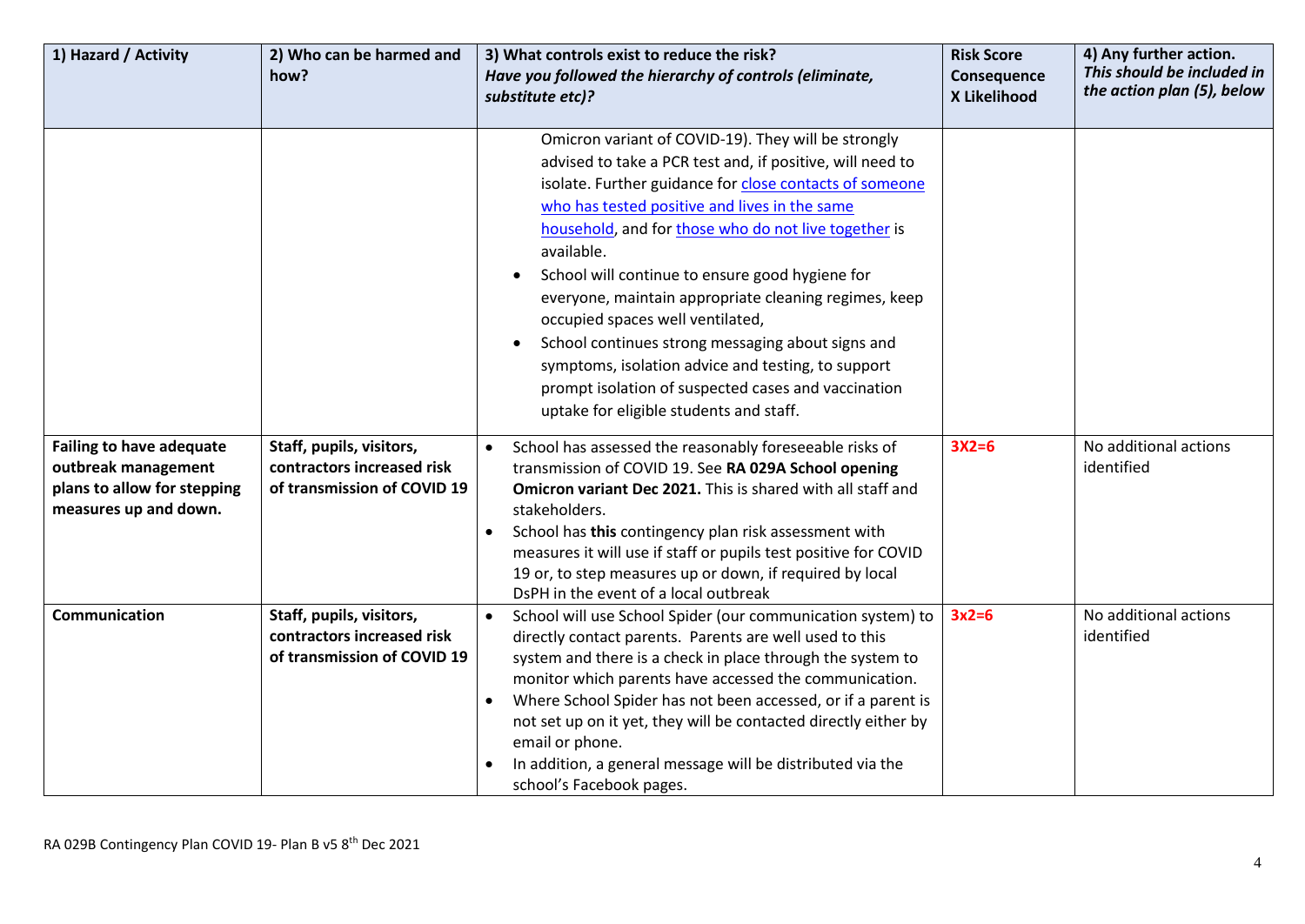| 1) Hazard / Activity | 2) Who can be harmed and<br>how?                                                      | 3) What controls exist to reduce the risk?<br>Have you followed the hierarchy of controls (eliminate,<br>substitute etc)?                                                                                                                                                                                                                                                                                                                                                                                                                                                                                                                                                                                                                                                                                                                                                                                                                                                                                                                                                             | <b>Risk Score</b><br>Consequence<br>X Likelihood | 4) Any further action.<br>This should be included in<br>the action plan (5), below |
|----------------------|---------------------------------------------------------------------------------------|---------------------------------------------------------------------------------------------------------------------------------------------------------------------------------------------------------------------------------------------------------------------------------------------------------------------------------------------------------------------------------------------------------------------------------------------------------------------------------------------------------------------------------------------------------------------------------------------------------------------------------------------------------------------------------------------------------------------------------------------------------------------------------------------------------------------------------------------------------------------------------------------------------------------------------------------------------------------------------------------------------------------------------------------------------------------------------------|--------------------------------------------------|------------------------------------------------------------------------------------|
| <b>Close Mixing</b>  | Staff, pupils, visitors,<br>contractors increased risk<br>of transmission of COVID 19 | Staff will be contacted via email with a general note sent via<br>$\bullet$<br>the school's whatsapp group<br>Contractors will be contacted directly via email and /or<br>telephone call<br>School will communicate its plan for addressing any<br>imposed restrictions with parents, staff, pupils and other<br>relevant parties regarding:<br>opening arrangements.<br>$\circ$<br>access for specific targeted groups where applicable,<br>such as certain year groups, vulnerable pupils and<br>children of critical workers.<br>any reviews of the school's protective measures as<br>part of school's risk assessments.<br>o any arrangements for remote working<br>School will keep all relevant parties up to date with the<br>circumstances of any imposed restrictions and how these<br>affect the school as the situation develops.<br>School / college is able to identify any group(s) that are likely<br>to have mixed closely. As school is very small, staff and<br>pupils are organised into one bubble.<br>Contractors / visitors can be identified from the signing | $3X2=6$                                          | No additional actions<br>identified                                                |
|                      |                                                                                       | system at school.                                                                                                                                                                                                                                                                                                                                                                                                                                                                                                                                                                                                                                                                                                                                                                                                                                                                                                                                                                                                                                                                     |                                                  |                                                                                    |
| <b>Testing</b>       | Staff, pupils, visitors,<br>contractors increased risk<br>of transmission of COVID 19 | School contingency plans reflect the possibility of increased<br>$\bullet$<br>use of lateral flow device (LFD) testing by staff and, where<br>they are already being offered testing, for pupils and<br>students including on site testing facilities in secondary<br>schools/FE colleges.<br>DsPH could advise on increased LFD testing, which may be<br>advised for an individual setting or in areas of high                                                                                                                                                                                                                                                                                                                                                                                                                                                                                                                                                                                                                                                                       | $3X2=6$                                          | No additional actions<br>identified                                                |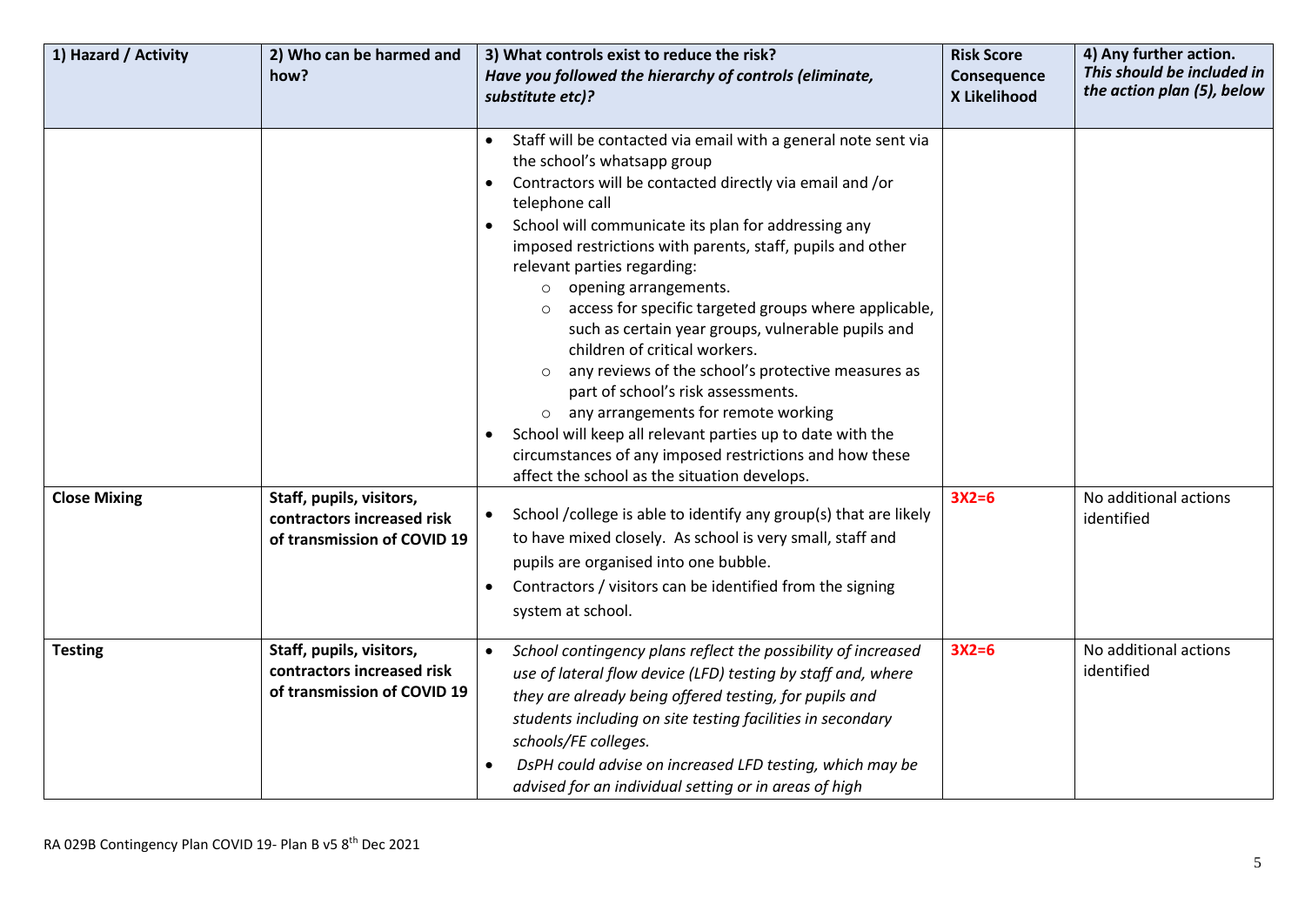| 1) Hazard / Activity                                                                                                | 2) Who can be harmed and                                                              | 3) What controls exist to reduce the risk?                                                                                                                                                                                                                                                                                                                                                                                                            | <b>Risk Score</b>           | 4) Any further action.<br>This should be included in |
|---------------------------------------------------------------------------------------------------------------------|---------------------------------------------------------------------------------------|-------------------------------------------------------------------------------------------------------------------------------------------------------------------------------------------------------------------------------------------------------------------------------------------------------------------------------------------------------------------------------------------------------------------------------------------------------|-----------------------------|------------------------------------------------------|
|                                                                                                                     | how?                                                                                  | Have you followed the hierarchy of controls (eliminate,<br>substitute etc)?                                                                                                                                                                                                                                                                                                                                                                           | Consequence<br>X Likelihood | the action plan (5), below                           |
|                                                                                                                     |                                                                                       |                                                                                                                                                                                                                                                                                                                                                                                                                                                       |                             |                                                      |
|                                                                                                                     |                                                                                       | prevalence by as part of their responsibilities in outbreak<br>management.<br>This could also include advice on the reintroduction of<br>onsite LFD testing for settings across areas that have been<br>offered an enhanced response package or are in an enduring<br>transmission area, where settings and DsPH decide it is<br>appropriate.<br>DsPH will consult and work with school/college to identify<br>what support may be needed to do this. |                             |                                                      |
|                                                                                                                     |                                                                                       | All settings School strongly encourages all staff to continue<br>to LFD test twice weekly at home (3-4 days apart) and report<br>their results.<br>Primary schools- no need for primary age pupils (those in<br>year 6 and below) to regularly test, unless they have been<br>identified as a contact for someone who has tested positive<br>for Covid-19 and therefore advised to take lateral flow tests<br>every day for 7 days.                   |                             |                                                      |
|                                                                                                                     |                                                                                       | School strongly encourages parents, guardians and other<br>$\bullet$<br>visitors to take a lateral flow device (LFD) test before<br>entering the setting.<br>This would be communicated either directly or via School<br><b>Spider</b>                                                                                                                                                                                                                |                             |                                                      |
| Testing in January return to<br>school $-N/A$ currently to<br>primary school setting<br>Section retained in case of | Staff, pupils, visitors,<br>contractors increased risk<br>of transmission of COVID 19 | N/A due to setting type (primary school)                                                                                                                                                                                                                                                                                                                                                                                                              | $3X2=6$                     | No additional actions<br>identified                  |
| future changes.                                                                                                     |                                                                                       |                                                                                                                                                                                                                                                                                                                                                                                                                                                       |                             |                                                      |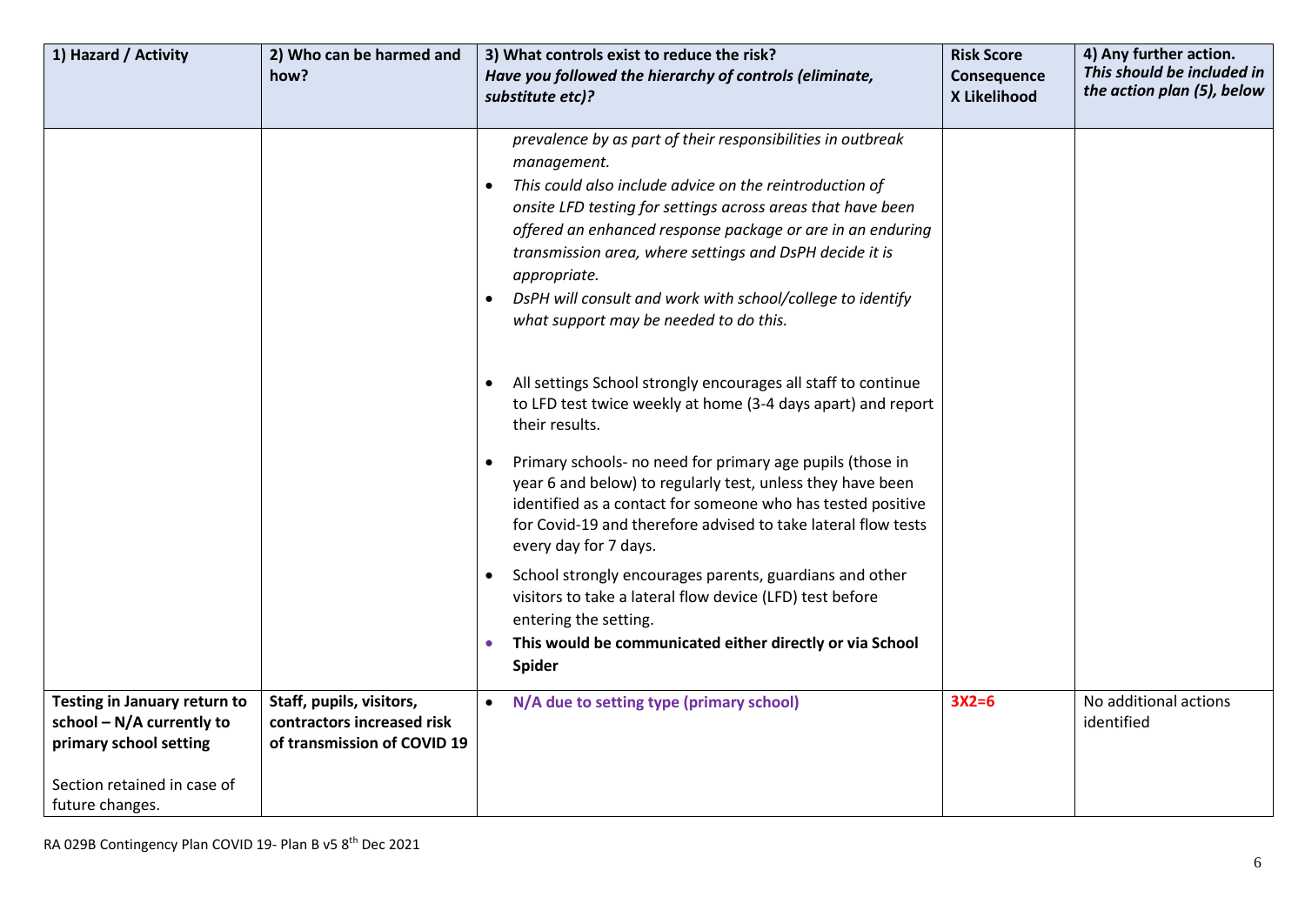| 1) Hazard / Activity               | 2) Who can be harmed and<br>how?                                                      | 3) What controls exist to reduce the risk?<br>Have you followed the hierarchy of controls (eliminate,<br>substitute etc)?                                                                                                                                                                                                                                                                                                                                                                                                                                                                                                                                                                                                                                                                                                                                                                                                                                                                                                                                                                                                                                                                                           | <b>Risk Score</b><br>Consequence<br>X Likelihood | 4) Any further action.<br>This should be included in<br>the action plan (5), below |
|------------------------------------|---------------------------------------------------------------------------------------|---------------------------------------------------------------------------------------------------------------------------------------------------------------------------------------------------------------------------------------------------------------------------------------------------------------------------------------------------------------------------------------------------------------------------------------------------------------------------------------------------------------------------------------------------------------------------------------------------------------------------------------------------------------------------------------------------------------------------------------------------------------------------------------------------------------------------------------------------------------------------------------------------------------------------------------------------------------------------------------------------------------------------------------------------------------------------------------------------------------------------------------------------------------------------------------------------------------------|--------------------------------------------------|------------------------------------------------------------------------------------|
| Welcoming pupils back to<br>school | Staff, pupils, visitors,<br>contractors increased risk<br>of transmission of COVID 19 | If a parent or carer insists on a pupil attending school the<br>$\bullet$<br>decision to refuse the pupil can be made if, in our<br>reasonable judgement, it is necessary to protect other pupils<br>and staff from possible infection with COVID-19.<br>School will decide after carefully considering the<br>circumstances and current public health advice.                                                                                                                                                                                                                                                                                                                                                                                                                                                                                                                                                                                                                                                                                                                                                                                                                                                      | $3X2=6$                                          | No additional actions<br>identified                                                |
| <b>Thresholds for extra action</b> | Staff, pupils, visitors,<br>contractors increased risk<br>of transmission of COVID 19 | School has RA 029A School opening Omicron variant Dec<br>$\bullet$<br>2021 which sets out the measures that are in place to<br>manage transmission of COVID-19 day to day. This has been<br>shared with all staff & stakeholders.<br>School/college will think about extra action if the number of<br>positive cases substantially increases.<br>If school/college meets the thresholds, below, then it will<br>seek public health advice if they are concerned.<br>For most education and childcare settings, whichever of these<br>thresholds is reached first:<br>5 children, pupils, students or staff, who are likely to have<br>mixed closely, test positive for COVID-19 within a 10-day<br>period<br>10% of children, pupils, students or staff who are likely to<br>have mixed closely test positive for COVID-19 within a 10-<br>day period<br><b>All settings</b><br>School will seek public health advice if a pupil, student,<br>child or staff member is admitted to hospital with COVID-<br>19. Phone the DfE helpline (0800 046 8687, option 1) or, in<br>line with other local HPT arrangements. (Hospitalisation<br>could indicate increased severity of illness or a new variant<br>of concern.) | $3X2=6$                                          | No additional actions<br>identified                                                |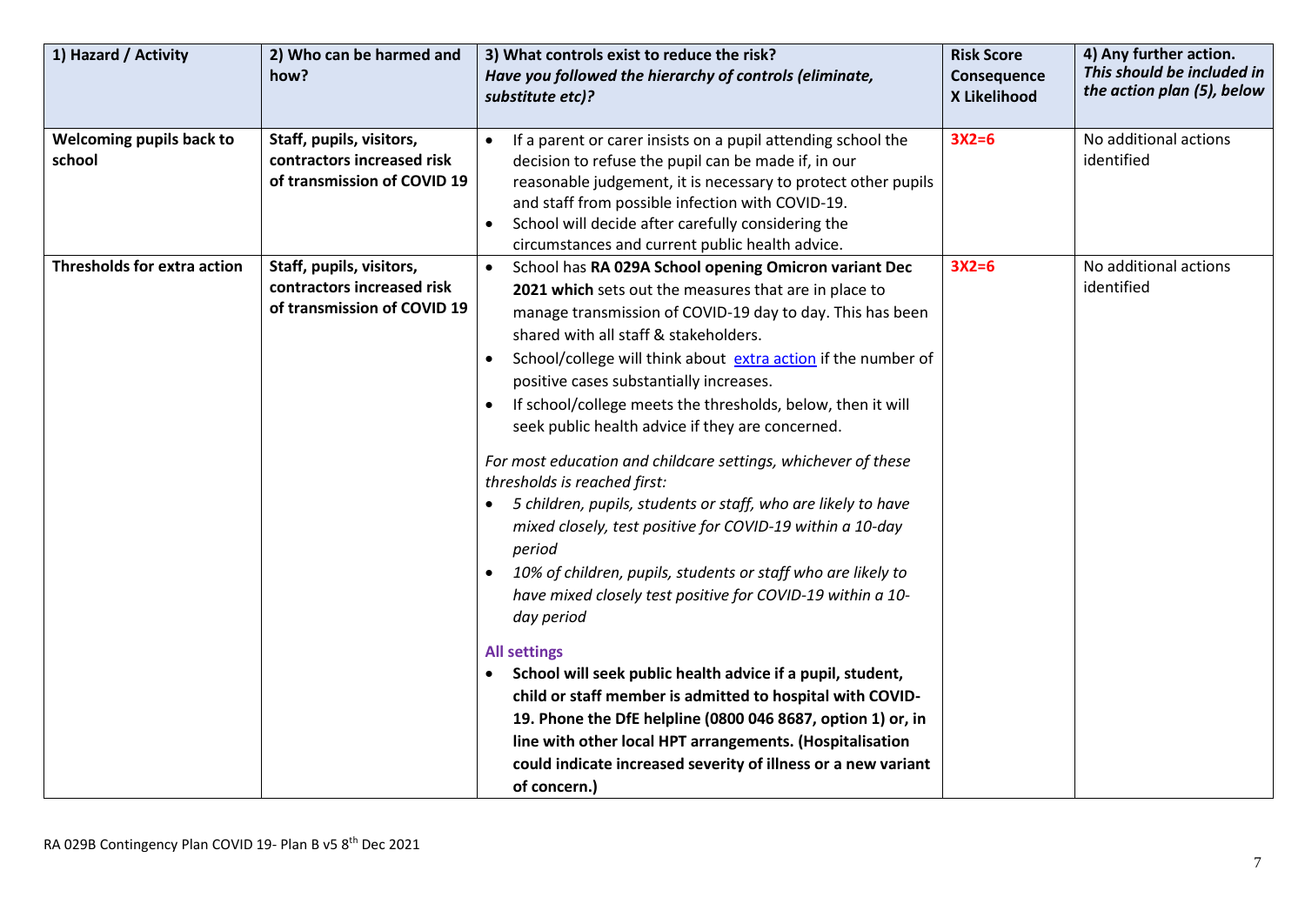| 1) Hazard / Activity                                  | 2) Who can be harmed and<br>how?                                                      | 3) What controls exist to reduce the risk?<br>Have you followed the hierarchy of controls (eliminate,<br>substitute etc)?<br>School will work to contain any outbreak by following local                                                                                                                                                                                                                                                                                                                                                                                                                                                                                                                                                                                                                                                                                                                                                                                                                                                                                      | <b>Risk Score</b><br>Consequence<br>X Likelihood | 4) Any further action.<br>This should be included in<br>the action plan (5), below |
|-------------------------------------------------------|---------------------------------------------------------------------------------------|-------------------------------------------------------------------------------------------------------------------------------------------------------------------------------------------------------------------------------------------------------------------------------------------------------------------------------------------------------------------------------------------------------------------------------------------------------------------------------------------------------------------------------------------------------------------------------------------------------------------------------------------------------------------------------------------------------------------------------------------------------------------------------------------------------------------------------------------------------------------------------------------------------------------------------------------------------------------------------------------------------------------------------------------------------------------------------|--------------------------------------------------|------------------------------------------------------------------------------------|
|                                                       |                                                                                       | HPT's advice<br>O Cheshire & Merseyside PHE contact 0344 225 0562                                                                                                                                                                                                                                                                                                                                                                                                                                                                                                                                                                                                                                                                                                                                                                                                                                                                                                                                                                                                             |                                                  |                                                                                    |
| <b>Positive case</b><br>All settings unless indicated | Staff, pupils, visitors,<br>contractors increased risk<br>of transmission of COVID 19 | <b>All settings</b><br>Pupils, staff and other adults should follow public health<br>$\bullet$<br>stay at home advice<br>Pupils, staff and other adults should not come into<br>$\bullet$<br>school if they have symptoms, have had a positive test<br>result or are required to quarantine.<br>If anyone develops COVID-19 symptoms, however mild,<br>they will be sent home and advised to follow public<br>health advice.<br>Since Wednesday 22 December 2021 the 10-day self-<br>isolation period for people who record a positive PCR<br>test result for COVID-19 has been reduced to 7 days in<br>most circumstances, unless the individual cannot test<br>for any reason.<br>Individuals may now take LFD tests on day 6 and day 7<br>of their self-isolation period. Those who receive two<br>negative test results are no longer required to complete<br>10 full days of self-isolation.<br>See chart for full details<br>https://assets.publishing.service.gov.uk/government/up<br>loads/system/uploads/image_data/file/139357/Isolatio<br>n graphic 960 x 640 .png | $3X2=6$                                          | No additional actions<br>identified                                                |
| Actions to consider once a<br>threshold is reached    | Staff, pupils, visitors,<br>contractors increased risk<br>of transmission of COVID 19 | If school reaches a threshold for extra action (See<br>$\bullet$<br>Thresholds for extra action above) school will:<br>o contact local the DfE helpline & HPT                                                                                                                                                                                                                                                                                                                                                                                                                                                                                                                                                                                                                                                                                                                                                                                                                                                                                                                 | $3X2=6$<br><b>Review this</b><br>score as the    | No additional actions<br>identified                                                |

RA 029B Contingency Plan COVID 19- Plan B v5 8<sup>th</sup> Dec 2021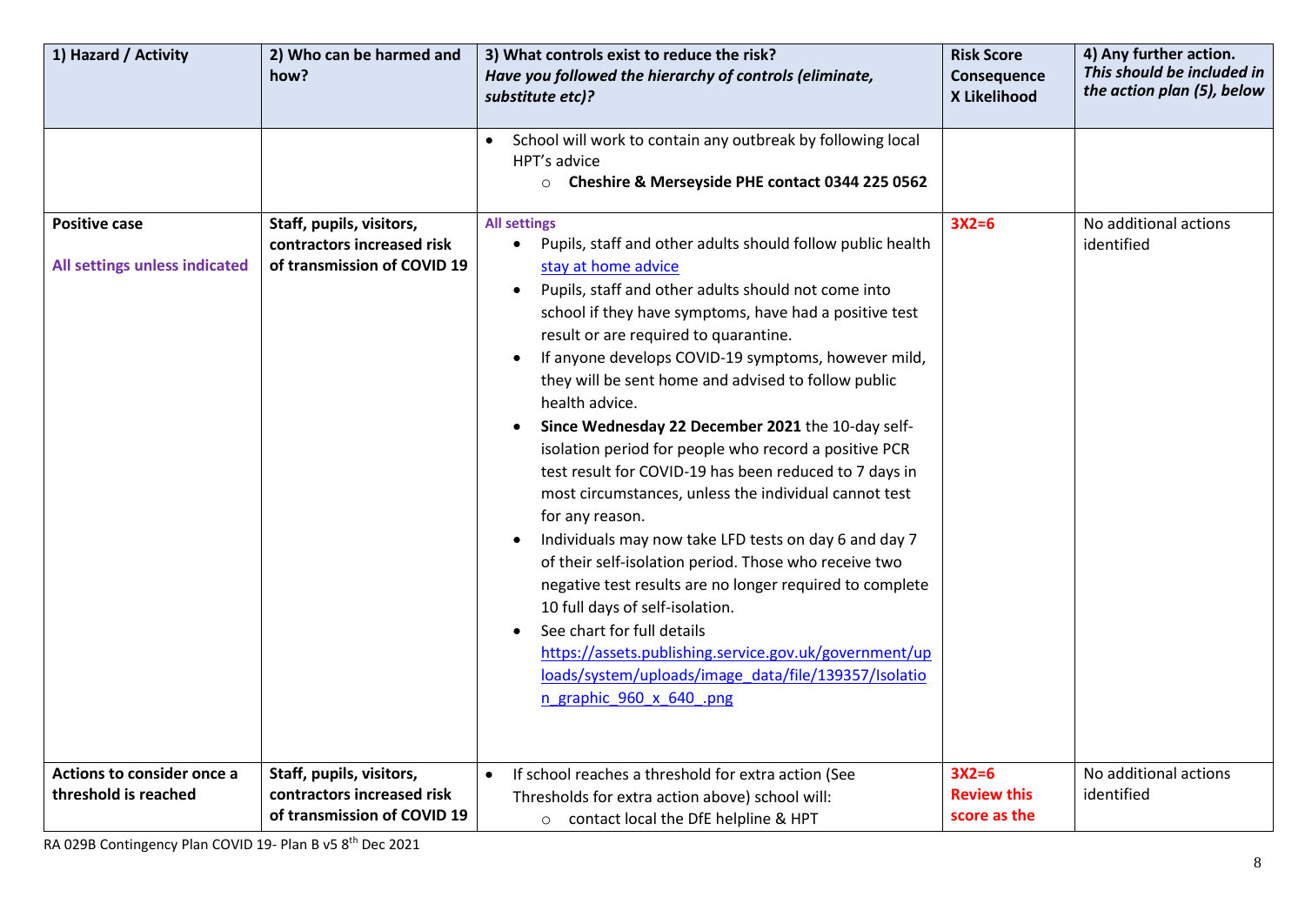| 1) Hazard / Activity  | 2) Who can be harmed and<br>how?                                                      | 3) What controls exist to reduce the risk?<br>Have you followed the hierarchy of controls (eliminate,                                                                                                                                                                                                                                                                                                                                                                                                                                                                                                                                                                                                                      | <b>Risk Score</b><br>Consequence            | 4) Any further action.<br>This should be included in |
|-----------------------|---------------------------------------------------------------------------------------|----------------------------------------------------------------------------------------------------------------------------------------------------------------------------------------------------------------------------------------------------------------------------------------------------------------------------------------------------------------------------------------------------------------------------------------------------------------------------------------------------------------------------------------------------------------------------------------------------------------------------------------------------------------------------------------------------------------------------|---------------------------------------------|------------------------------------------------------|
|                       |                                                                                       | substitute etc)?                                                                                                                                                                                                                                                                                                                                                                                                                                                                                                                                                                                                                                                                                                           | X Likelihood                                | the action plan (5), below                           |
|                       |                                                                                       | review and reinforce the testing, hygiene and<br>$\circ$<br>ventilation measures already in place.                                                                                                                                                                                                                                                                                                                                                                                                                                                                                                                                                                                                                         | more measures<br>in place will<br>reduce it |                                                      |
|                       |                                                                                       | Cheshire & Merseyside PHE contact 0344 225 0562                                                                                                                                                                                                                                                                                                                                                                                                                                                                                                                                                                                                                                                                            |                                             |                                                      |
| <b>Face coverings</b> | Staff, pupils, visitors,<br>contractors increased risk<br>of transmission of COVID 19 | In all cases any educational and wellbeing drawbacks in the<br>recommended use of face coverings should be balanced with the<br>benefits in managing transmission.                                                                                                                                                                                                                                                                                                                                                                                                                                                                                                                                                         | $3X2=6$                                     | No additional actions<br>identified                  |
|                       |                                                                                       | Any staff who wish to wear a face covering in school will be<br>supported to do so.<br>Staff and adult visitors should wear a face covering when<br>moving around the premises, outside of classrooms, such as<br>in corridors and communal areas.<br>All settings (below)<br>In order to be most effective, a face covering should fit<br>securely around the face to cover the nose and mouth and<br>be made of a breathable material capable of filtering<br>airborne particles.                                                                                                                                                                                                                                        |                                             |                                                      |
|                       |                                                                                       | <b>Face visors or shields:</b><br>can be worn by those exempt from wearing a face<br>$\circ$<br>covering but they are not an equivalent alternative<br>in terms of source control of virus transmission.<br>Face visors / shields should only be used after<br>carrying out a risk assessment for the specific<br>situation and should always be cleaned<br>appropriately.<br>A face visor or shield may be worn in addition to a<br>face covering but not instead of one. This is because<br>face visors or shields do not adequately cover the<br>nose and mouth, and do not filter airborne particles.<br>Transparent face coverings may be worn by those who<br>communicate through lip-reading or facial expressions. |                                             |                                                      |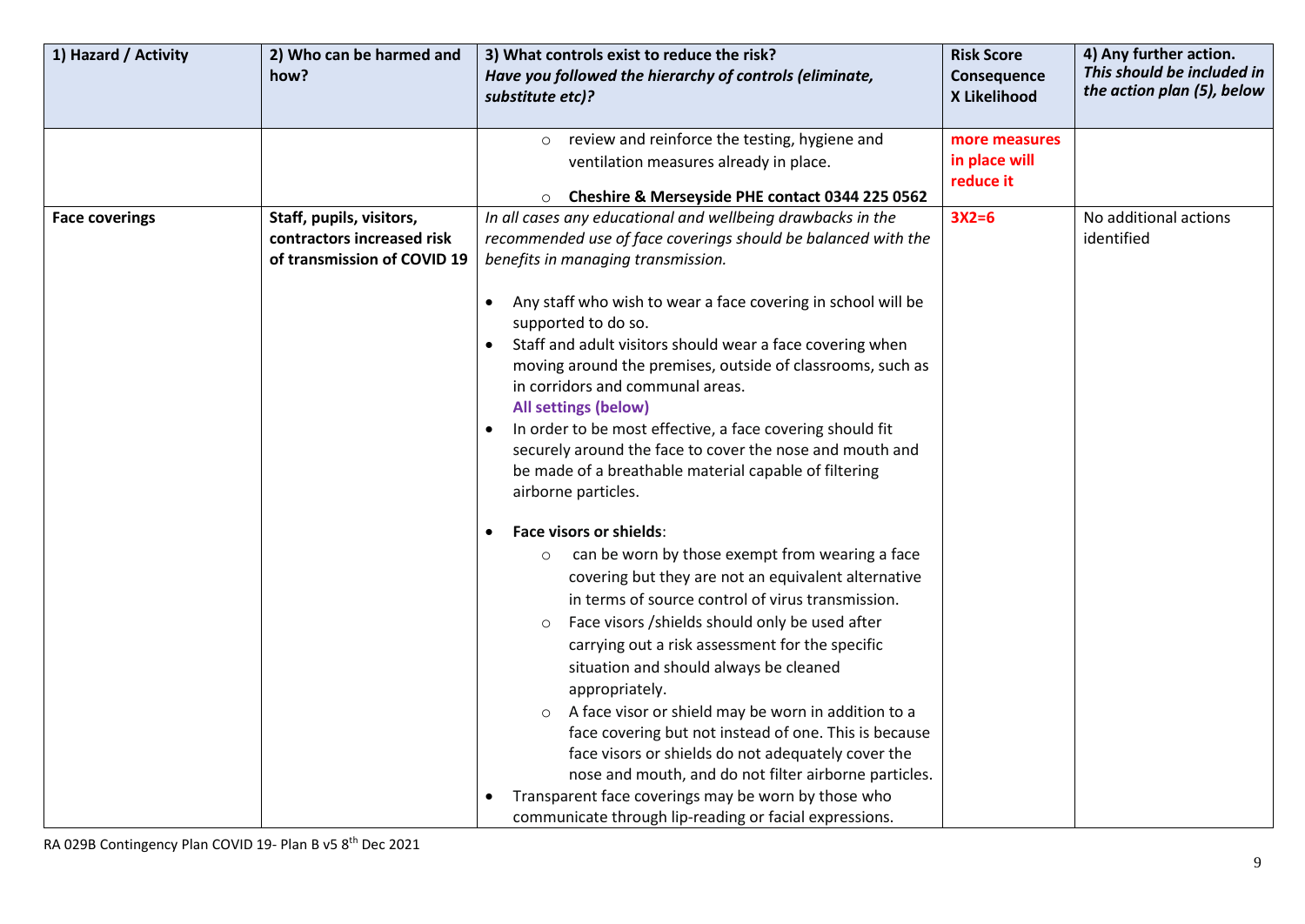| 1) Hazard / Activity                                   | 2) Who can be harmed and<br>how?                                                      | 3) What controls exist to reduce the risk?<br>Have you followed the hierarchy of controls (eliminate,<br>substitute etc)?                                                                                                                                                                                                                                                                                                                                                                                                                                                                                                                                                                                                   | <b>Risk Score</b><br>Consequence<br>X Likelihood | 4) Any further action.<br>This should be included in<br>the action plan (5), below |
|--------------------------------------------------------|---------------------------------------------------------------------------------------|-----------------------------------------------------------------------------------------------------------------------------------------------------------------------------------------------------------------------------------------------------------------------------------------------------------------------------------------------------------------------------------------------------------------------------------------------------------------------------------------------------------------------------------------------------------------------------------------------------------------------------------------------------------------------------------------------------------------------------|--------------------------------------------------|------------------------------------------------------------------------------------|
|                                                        |                                                                                       |                                                                                                                                                                                                                                                                                                                                                                                                                                                                                                                                                                                                                                                                                                                             |                                                  |                                                                                    |
|                                                        |                                                                                       | School will not prevent individuals from entering or<br>attending school if they are not wearing a face covering, if<br>exempt.<br>School understands it has a duty to comply with the Equality<br>$\bullet$<br>Act 2010 which includes making reasonable adjustments for<br>disabled staff.<br>School has a duty towards disabled children, pupils and<br>students to support them to access education successfully.<br>School will discuss with pupils and parents the types of<br>reasonable adjustments that are being considered to<br>support an individual.<br>School has a supply of face coverings available<br>Clear instructions are provided on how to put on, remove,<br>store, and dispose of face coverings. |                                                  |                                                                                    |
|                                                        |                                                                                       | Face coverings can be disposed of in normal waste                                                                                                                                                                                                                                                                                                                                                                                                                                                                                                                                                                                                                                                                           |                                                  |                                                                                    |
| <b>Adults previously</b><br>considered CEV             | Staff, pupils, visitors,<br>contractors increased risk<br>of transmission of COVID 19 | School is aware that staff previously considered to be<br>clinically extremely vulnerable (CEV) will not be advised to<br>shield again.<br>School will discuss any concerns that previously considered<br>CEV employees may have.<br>Individuals previously identified as CEV are advised to<br>continue to follow the guidance on how to stay safe and<br>help prevent the spread of COVID-19.<br>Employees who have received personal advice from their<br>specialist or clinician on additional precautions to take<br>should continue to follow that advice and advise school.                                                                                                                                          | $3X2=6$                                          | No additional actions<br>identified                                                |
| Children and young people<br>previously considered CEV | Staff, pupils, visitors,<br>contractors increased risk<br>of transmission of COVID 19 | School is aware that pupils previously considered to be<br>$\bullet$<br>clinically extremely vulnerable (CEV) will not be advised to<br>shield again and should follow the same COVID-19 guidance<br>as the rest of the population.<br>Pupils who have received personal advice from their<br>specialist or clinician on additional precautions to take                                                                                                                                                                                                                                                                                                                                                                     | $3X2=6$                                          | No additional actions<br>identified                                                |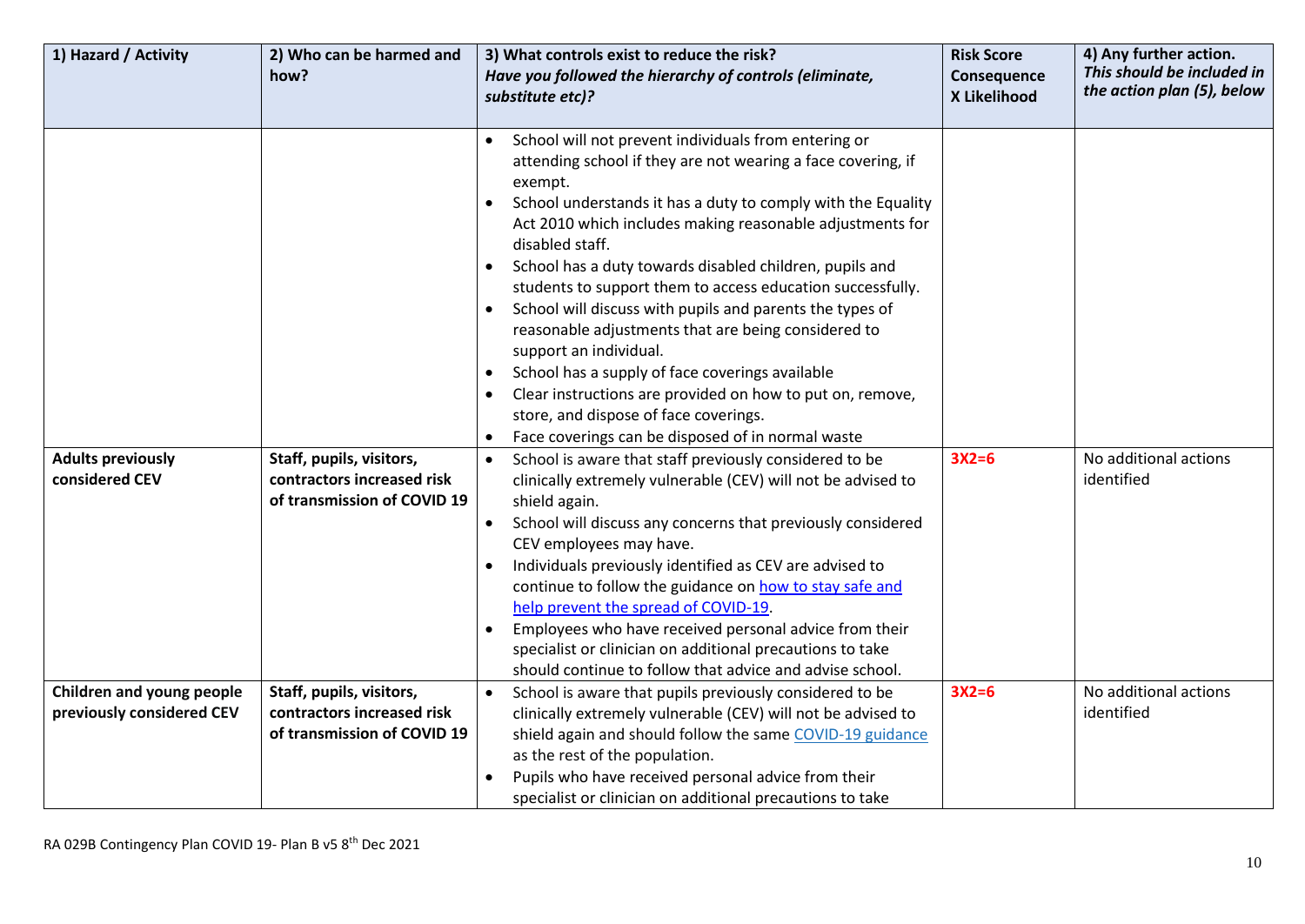| the action plan (5), below<br>X Likelihood<br>substitute etc)?<br>should continue to follow that advice and discuss with<br>school.<br>$3X2=6$<br>No additional actions<br>New & expectant mothers<br>Staff, pupils, visitors,<br>Vaccinated pregnant staff MUST still:<br>$\bullet$<br>identified<br>contractors increased risk<br>where advised wear a face mask<br>$\circ$                                                                                                                                                                                                                                                                                                                                                                                                                                                                                                                                                                                                                                                                                                                                                                                                                                                                                                                                                                                                                                                                                                      | 1) Hazard / Activity<br>2) Who can be harmed and<br>how? |
|------------------------------------------------------------------------------------------------------------------------------------------------------------------------------------------------------------------------------------------------------------------------------------------------------------------------------------------------------------------------------------------------------------------------------------------------------------------------------------------------------------------------------------------------------------------------------------------------------------------------------------------------------------------------------------------------------------------------------------------------------------------------------------------------------------------------------------------------------------------------------------------------------------------------------------------------------------------------------------------------------------------------------------------------------------------------------------------------------------------------------------------------------------------------------------------------------------------------------------------------------------------------------------------------------------------------------------------------------------------------------------------------------------------------------------------------------------------------------------|----------------------------------------------------------|
|                                                                                                                                                                                                                                                                                                                                                                                                                                                                                                                                                                                                                                                                                                                                                                                                                                                                                                                                                                                                                                                                                                                                                                                                                                                                                                                                                                                                                                                                                    |                                                          |
|                                                                                                                                                                                                                                                                                                                                                                                                                                                                                                                                                                                                                                                                                                                                                                                                                                                                                                                                                                                                                                                                                                                                                                                                                                                                                                                                                                                                                                                                                    |                                                          |
| of transmission of COVID 19<br>wash their hands carefully and frequently<br>$\circ$<br>open windows to let fresh air in<br>$\circ$<br>follow the current guidance<br>$\circ$<br>An individual risk assessment is carried out for pregnant<br>staff with appropriate risk mitigation in line with the latest<br>recommendations from DHSC, PHE & RCOG. See RA 026<br>New & Expectant member of staff.<br>Pregnant staff of any gestation are not required to continue<br>working on site if this is not supported by the separate risk<br>assessment.<br>Staff who are in the below categories should take a more<br>precautionary approach:<br>partially vaccinated or unvaccinated<br>$\circ$<br>>28 weeks pregnant and beyond, or<br>are pregnant and have an underlying health<br>condition that puts them at a greater risk of severe<br>illness from coronavirus at any gestation<br>School will undertake a workplace risk assessment for the<br>above staff (See RA 026), and where appropriate consider<br>both how to redeploy them and how to maximise the<br>potential for homeworking, wherever possible.<br>School will apply the same controls to pregnant pupils.<br>$\bullet$<br>Pregnant staff are encouraged to get vaccinated if possible.<br>COVID-19 vaccination: a guide for women of childbearing<br>age, pregnant or breastfeeding contains further advice on<br>vaccination.<br>School will respond to all changes to guidance for pregnant<br>employees. |                                                          |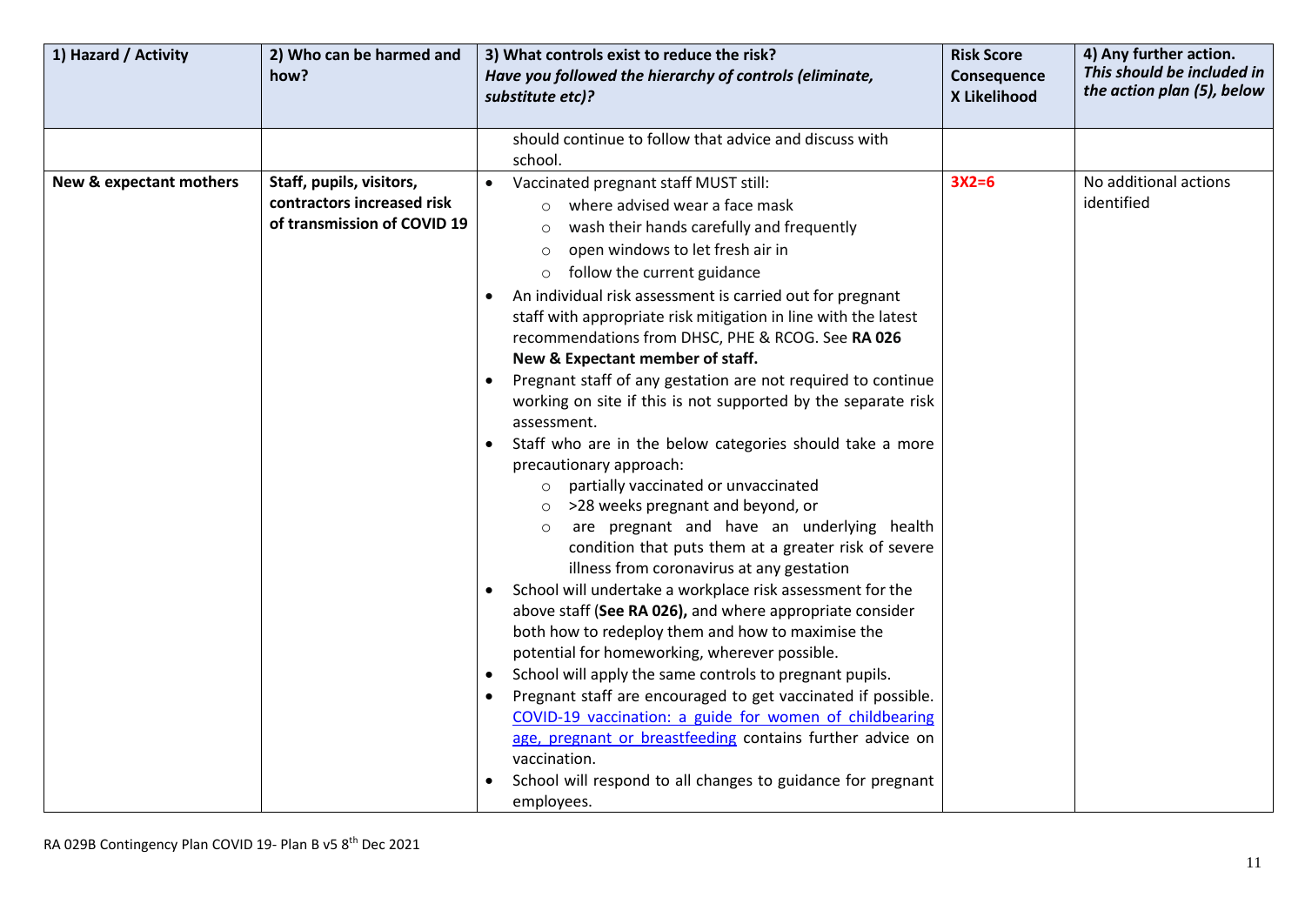| 1) Hazard / Activity                                                               | 2) Who can be harmed and<br>how?                                                      | 3) What controls exist to reduce the risk?<br>Have you followed the hierarchy of controls (eliminate,<br>substitute etc)?                                                                                                                                                                                                                                                                                                                                                                                                                                                                                                                                                                                     | <b>Risk Score</b><br>Consequence<br>X Likelihood | 4) Any further action.<br>This should be included in<br>the action plan (5), below |
|------------------------------------------------------------------------------------|---------------------------------------------------------------------------------------|---------------------------------------------------------------------------------------------------------------------------------------------------------------------------------------------------------------------------------------------------------------------------------------------------------------------------------------------------------------------------------------------------------------------------------------------------------------------------------------------------------------------------------------------------------------------------------------------------------------------------------------------------------------------------------------------------------------|--------------------------------------------------|------------------------------------------------------------------------------------|
| <b>Education workforce</b>                                                         | Staff, pupils, visitors,<br>contractors increased risk<br>of transmission of COVID 19 | School contingency plans include details if it is appropriate<br>$\bullet$<br>for some staff to work remotely if restrictions are imposed.<br>Currently, all roles require physical presence within the<br>$\bullet$<br>school building.<br>From 13 <sup>th</sup> December 2021 School will consider whether it is possible<br>for specific staff undertaking certain roles to work from home without<br>disrupting to face-to-face education.<br>• School will consider whether home working is<br>appropriate for employees taking into account mental<br>or physical health difficulties, or those with a particularly<br>challenging home working environment. (See RA 028<br><b>Working from home)</b>   | $3X2=6$                                          | No additional actions<br>identified                                                |
| Large events -Mandatory<br>certification<br>from Wednesday 15th<br><b>December</b> | Staff, pupils, visitors,<br>contractors increased risk<br>of transmission of COVID 19 | School will follow guidance on mandatory certification (NHS<br>$\bullet$<br>COVID Pass) only if holding a specific event (such as a<br>reception, concert or party) that meets the attendance<br>thresholds (N.B. Under 18s are exempt from showing their<br>COVID Status but should be counted towards attendance<br>thresholds).<br>LoTC/trips to large events - Staff on trips to theatres or<br>large sporting events will require NHS COVID pass.<br>N.B. Schools should not use the NHS COVID Pass as a condition<br>of entry for education or related activities such as exams,<br>teaching, extra-curricular activities or any other day-to-day<br>activities that are part of education or training. | $3X2=6$                                          | No additional actions<br>identified                                                |
| <b>Residential educational</b><br>visits                                           | Staff, pupils, visitors,<br>contractors increased risk<br>of transmission of COVID 19 | All visits are risk assessed and include current local<br>$\bullet$<br>restrictions. School uses Evolve and has an EVC<br>School will consider carefully if the educational visit is still<br>$\bullet$<br>appropriate and safe.                                                                                                                                                                                                                                                                                                                                                                                                                                                                              | $3X2=6$                                          | No additional actions<br>identified                                                |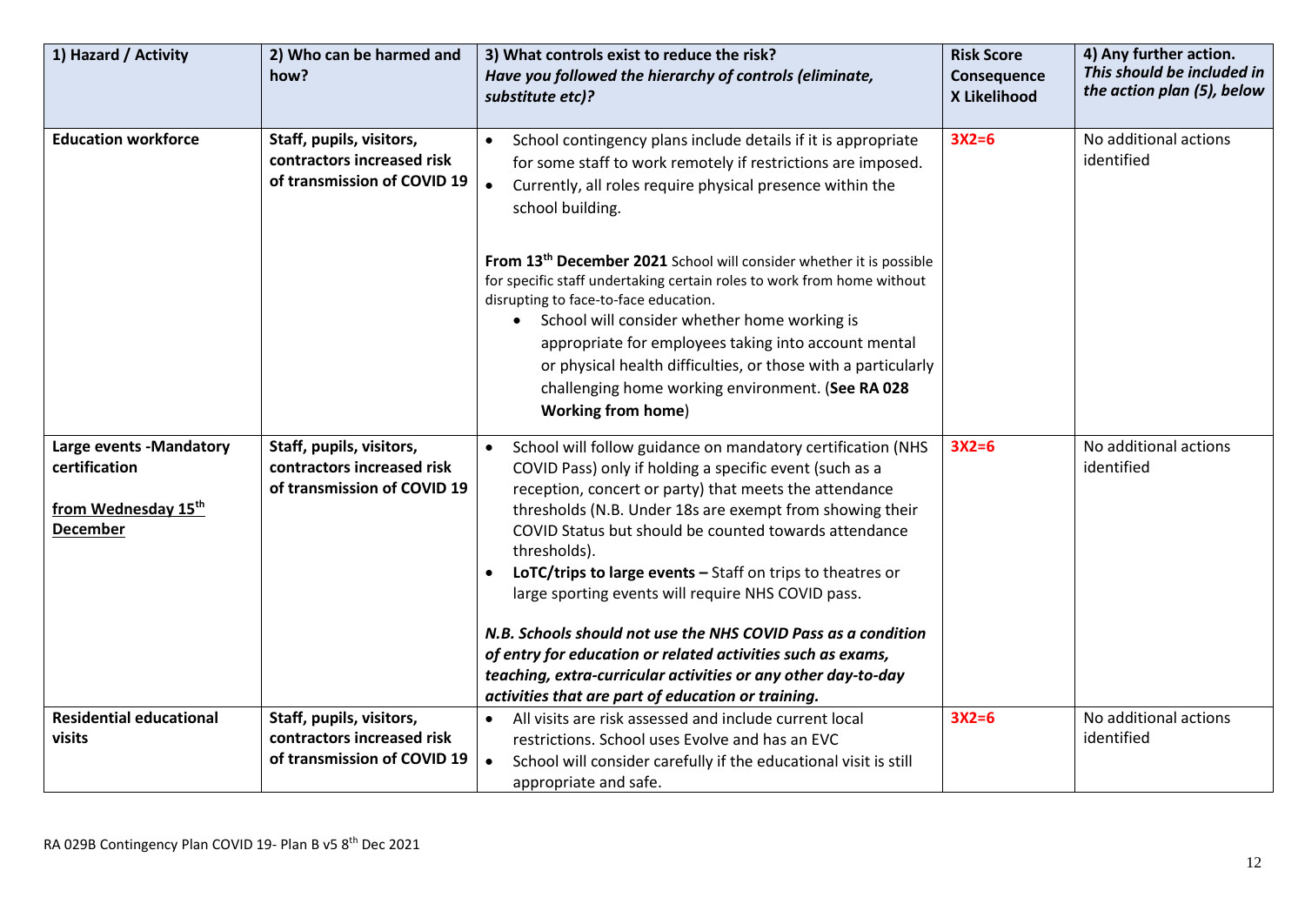| 1) Hazard / Activity                                           | 2) Who can be harmed and<br>how?                                                      | 3) What controls exist to reduce the risk?<br>Have you followed the hierarchy of controls (eliminate,<br>substitute etc)?                                                                                                                                                                                                                                                                                                                                                                                                                                                                                                                                                                                                                                                                                                                                                                                                                                                                                                                                                                                                                                                                                                                                                                                                                                                                                                                                                                                        | <b>Risk Score</b><br>Consequence<br>X Likelihood | 4) Any further action.<br>This should be included in<br>the action plan (5), below |
|----------------------------------------------------------------|---------------------------------------------------------------------------------------|------------------------------------------------------------------------------------------------------------------------------------------------------------------------------------------------------------------------------------------------------------------------------------------------------------------------------------------------------------------------------------------------------------------------------------------------------------------------------------------------------------------------------------------------------------------------------------------------------------------------------------------------------------------------------------------------------------------------------------------------------------------------------------------------------------------------------------------------------------------------------------------------------------------------------------------------------------------------------------------------------------------------------------------------------------------------------------------------------------------------------------------------------------------------------------------------------------------------------------------------------------------------------------------------------------------------------------------------------------------------------------------------------------------------------------------------------------------------------------------------------------------|--------------------------------------------------|------------------------------------------------------------------------------------|
|                                                                |                                                                                       | Only pupils who are attending the setting will go on an<br>educational visit.                                                                                                                                                                                                                                                                                                                                                                                                                                                                                                                                                                                                                                                                                                                                                                                                                                                                                                                                                                                                                                                                                                                                                                                                                                                                                                                                                                                                                                    |                                                  |                                                                                    |
| <b>Attendance restrictions -</b><br>increased COVID infections | Staff, pupils, visitors,<br>contractors increased risk<br>of transmission of COVID 19 | School/college will continue to give priority to vulnerable<br>$\bullet$<br>children and young people and children of critical workers to<br>attend school undertaking their normal timetables.<br>School/college contingency plans cover the possibility if<br>advised, temporarily, to limit attendance and will ensure<br>that high-quality remote education is provided to all pupils<br>or students not attending.<br>School/college will provide high-quality remote learning will<br>be provided for all pupils and students if:<br>they have tested positive for COVID-19 but are well<br>enough to learn from home<br>attendance at school/college has been temporarily<br>restricted.<br>On-site provision will be retained in all cases for vulnerable<br>children and young people and the children of critical<br>workers.<br>If school/college has to temporarily stop onsite provision on<br>public health advice, alternative arrangements for<br>vulnerable children and young people will be discussed with<br>the local authority.<br>Google Classroom will be used to provide remote education<br>to children who are not in school. Core subjects (Maths,<br>English and Science) will be prioritised.<br>School will aim to provide one live lesson per class per day<br>alongside work that can be done independently / with<br>minimal adult support.<br>Arrangements will be made for children to change reading<br>books regularly to ensure that they have enough to read at<br>home. | $3X2=6$                                          | No additional actions<br>identified                                                |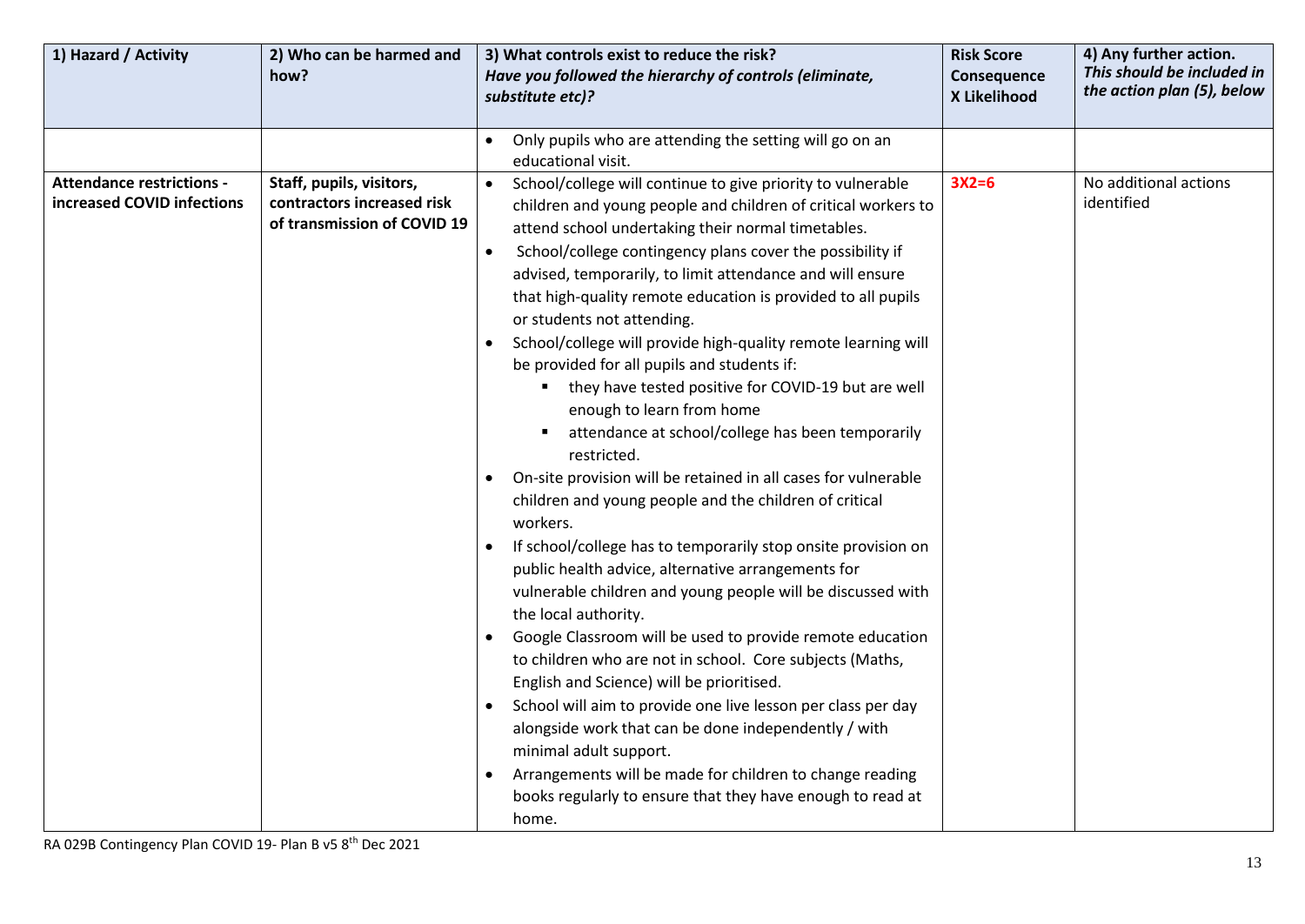| 1) Hazard / Activity  | 2) Who can be harmed and<br>how?                                                      | 3) What controls exist to reduce the risk?<br>Have you followed the hierarchy of controls (eliminate,<br>substitute etc)?                                                                                                                                                                                                                                                                                                                                                                    | <b>Risk Score</b><br>Consequence<br>X Likelihood | 4) Any further action.<br>This should be included in<br>the action plan (5), below |
|-----------------------|---------------------------------------------------------------------------------------|----------------------------------------------------------------------------------------------------------------------------------------------------------------------------------------------------------------------------------------------------------------------------------------------------------------------------------------------------------------------------------------------------------------------------------------------------------------------------------------------|--------------------------------------------------|------------------------------------------------------------------------------------|
|                       |                                                                                       | Children will be provided with physical equipment including<br>exercise books and stationery.<br>Where a child does not have access to a device of their own,<br>$\bullet$<br>they will be leant a Chromebook from school.<br>Welfare calls will be made at least weekly to the family of<br>$\bullet$<br>each child who is educated off-site.                                                                                                                                               |                                                  |                                                                                    |
| <b>Contractors</b>    | Staff, pupils, visitors,<br>contractors increased risk<br>of transmission of COVID 19 | School has made all key contractors aware of the school's<br>$\bullet$<br>control measures and ways of working.<br>School to ask for contractor COVID 19 risk assessment prior<br>$\bullet$<br>to arrival at school.<br>Contractors to be asked if they require any additional COVID<br>$\bullet$<br>19 measures while working in school.                                                                                                                                                    | $3X2=6$                                          | No additional actions<br>identified                                                |
| <b>Food provision</b> | Staff, pupils, visitors,<br>contractors increased risk<br>of transmission of COVID 19 | School/college will provide meal options for all pupils<br>/students who are in school/college<br>Meals will be available free of charge to all infant pupils and<br>$\bullet$<br>pupils who meet the benefits-related free school meals<br>eligibility criteria.<br>School will provide FSM or food parcels to eligible pupils<br>who are not attending school, where they have had<br>symptoms or have tested positive.                                                                    | $3X2=6$                                          | No additional actions<br>identified                                                |
| Safeguarding          | Staff, pupils, visitors,<br>contractors increased risk<br>of transmission of COVID 19 | All settings if attendance restrictions are needed<br>$\bullet$<br>school/college works with all local safeguarding partners to<br>be vigilant and responsive to all safeguarding threats with<br>the aim of keeping vulnerable children and young people<br>safe<br>All settings School/college continues to have regard to any<br>statutory safeguarding guidance that applies<br>Out of school settings Will review keeping children safe in<br>out-of-school settings: code of practice. | $3X2=6$                                          | No additional actions<br>identified                                                |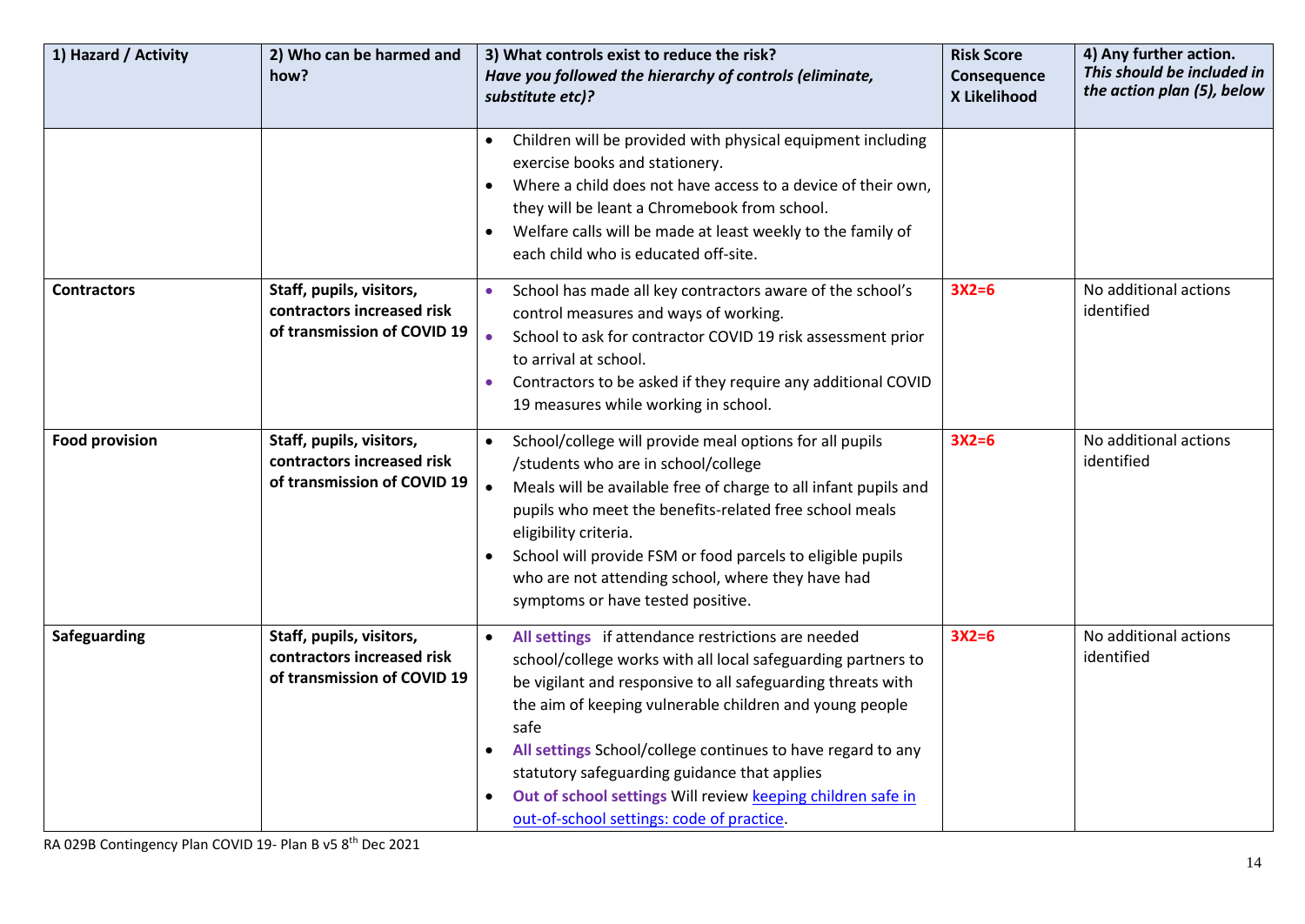| 1) Hazard / Activity                                    | 2) Who can be harmed and<br>how?                                                      | 3) What controls exist to reduce the risk?<br>Have you followed the hierarchy of controls (eliminate,<br>substitute etc)?                                                                                                                                                                                                                                                                                                                                                                                                                                                                                                                                                                                                                                                                                            | <b>Risk Score</b><br>Consequence<br>X Likelihood | 4) Any further action.<br>This should be included in<br>the action plan (5), below |
|---------------------------------------------------------|---------------------------------------------------------------------------------------|----------------------------------------------------------------------------------------------------------------------------------------------------------------------------------------------------------------------------------------------------------------------------------------------------------------------------------------------------------------------------------------------------------------------------------------------------------------------------------------------------------------------------------------------------------------------------------------------------------------------------------------------------------------------------------------------------------------------------------------------------------------------------------------------------------------------|--------------------------------------------------|------------------------------------------------------------------------------------|
|                                                         |                                                                                       | All settings School will review the child protection policy so<br>$\bullet$<br>that it reflects the local restrictions and remains effective.<br>All settings School will have a trained DSL (or deputy)<br>$\bullet$<br>available on site. If that is not possible In such cases, there<br>are 2 options to consider:<br>a trained DSL (or deputy) can be available to be<br>$\circ$<br>contacted via phone or online video,<br>share a trained DSLs (or deputies) with other<br>$\circ$<br>settings, who is available to be contacted via phone<br>or online video                                                                                                                                                                                                                                                 |                                                  |                                                                                    |
| <b>Wraparound provision</b>                             | Staff, pupils, visitors,<br>contractors increased risk<br>of transmission of COVID 19 | Provision should continue to be offered for before and after-<br>$\bullet$<br>school activities, including wraparound childcare.                                                                                                                                                                                                                                                                                                                                                                                                                                                                                                                                                                                                                                                                                     | $3X2=6$                                          | No additional actions<br>identified                                                |
| Vulnerable pupils & young<br>people absent from school. | Staff, pupils, visitors,<br>contractors increased risk<br>of transmission of COVID 19 | Where vulnerable children and young people are absent,<br>school will:<br>follow up with the parent or carer, working with the<br>O<br>local authority and social worker (where applicable),<br>to explore the reason for absence and discuss their<br>concerns<br>encourage the child or young person to attend<br>$\circ$<br>educational provision, working with the local<br>authority and social worker (where applicable),<br>particularly where the social worker and the virtual<br>school head (where applicable) agrees that the child<br>or young person's attendance would be appropriate<br>focus the discussions on the welfare of the child or<br>$\circ$<br>young person and ensuring that the child or young<br>person is able to access appropriate education and<br>support while they are at home | $3X2=6$                                          | No additional actions<br>identified                                                |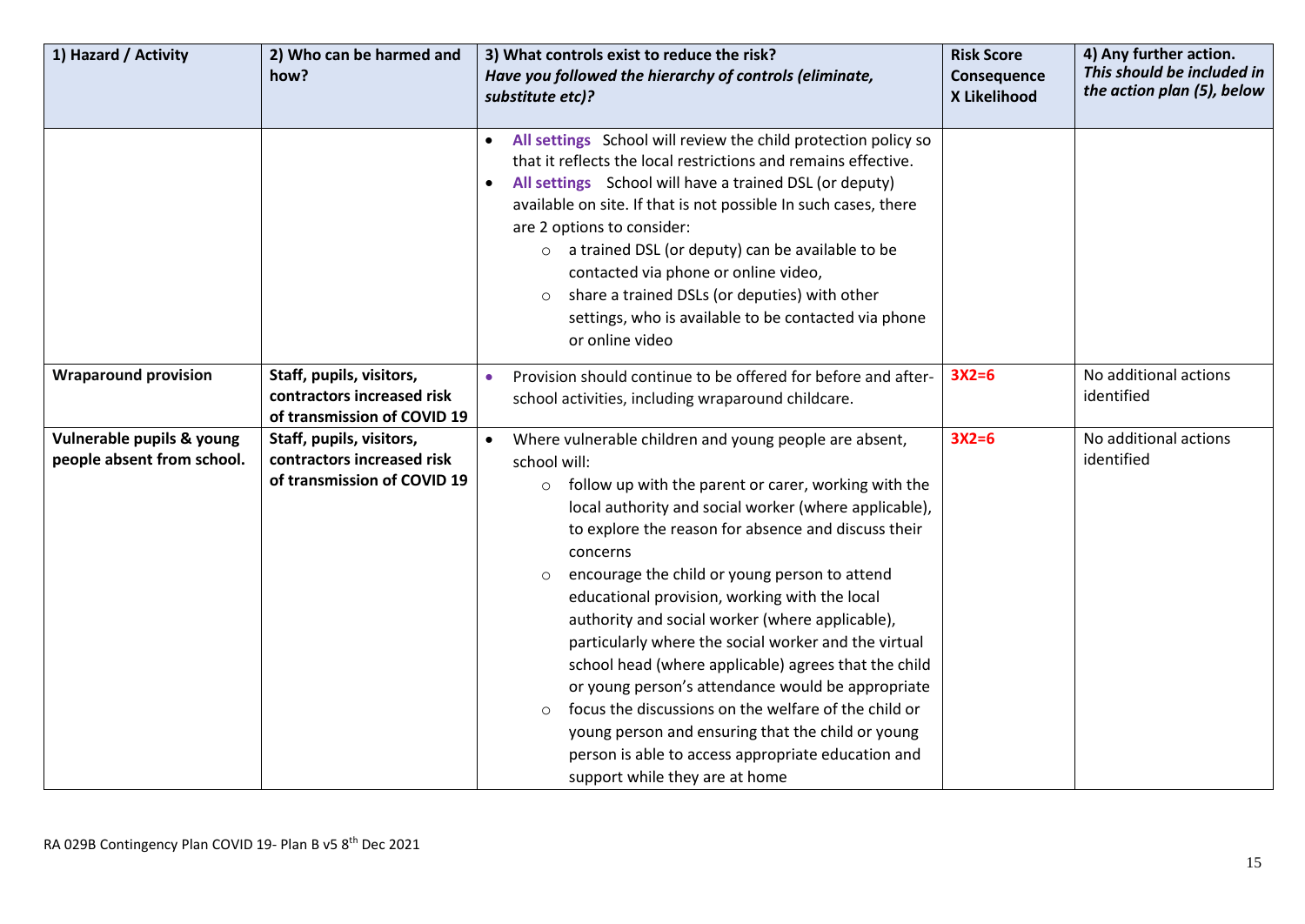| 1) Hazard / Activity | 2) Who can be harmed and<br>how? | 3) What controls exist to reduce the risk?<br>Have you followed the hierarchy of controls (eliminate,<br>substitute etc)?                                                                                                                                                                                                                                                                      | <b>Risk Score</b><br>Consequence<br>X Likelihood | 4) Any further action.<br>This should be included in<br>the action plan (5), below |
|----------------------|----------------------------------|------------------------------------------------------------------------------------------------------------------------------------------------------------------------------------------------------------------------------------------------------------------------------------------------------------------------------------------------------------------------------------------------|--------------------------------------------------|------------------------------------------------------------------------------------|
|                      |                                  | have in place procedures to maintain contact,<br>$\circ$<br>ensure they are able to access remote education<br>support, as required, and regularly check if they are<br>doing so<br>If school/college has to temporarily stop onsite provision on<br>public health advice, alternative arrangements for<br>vulnerable children and young people will be discussed with<br>the local authority. |                                                  |                                                                                    |